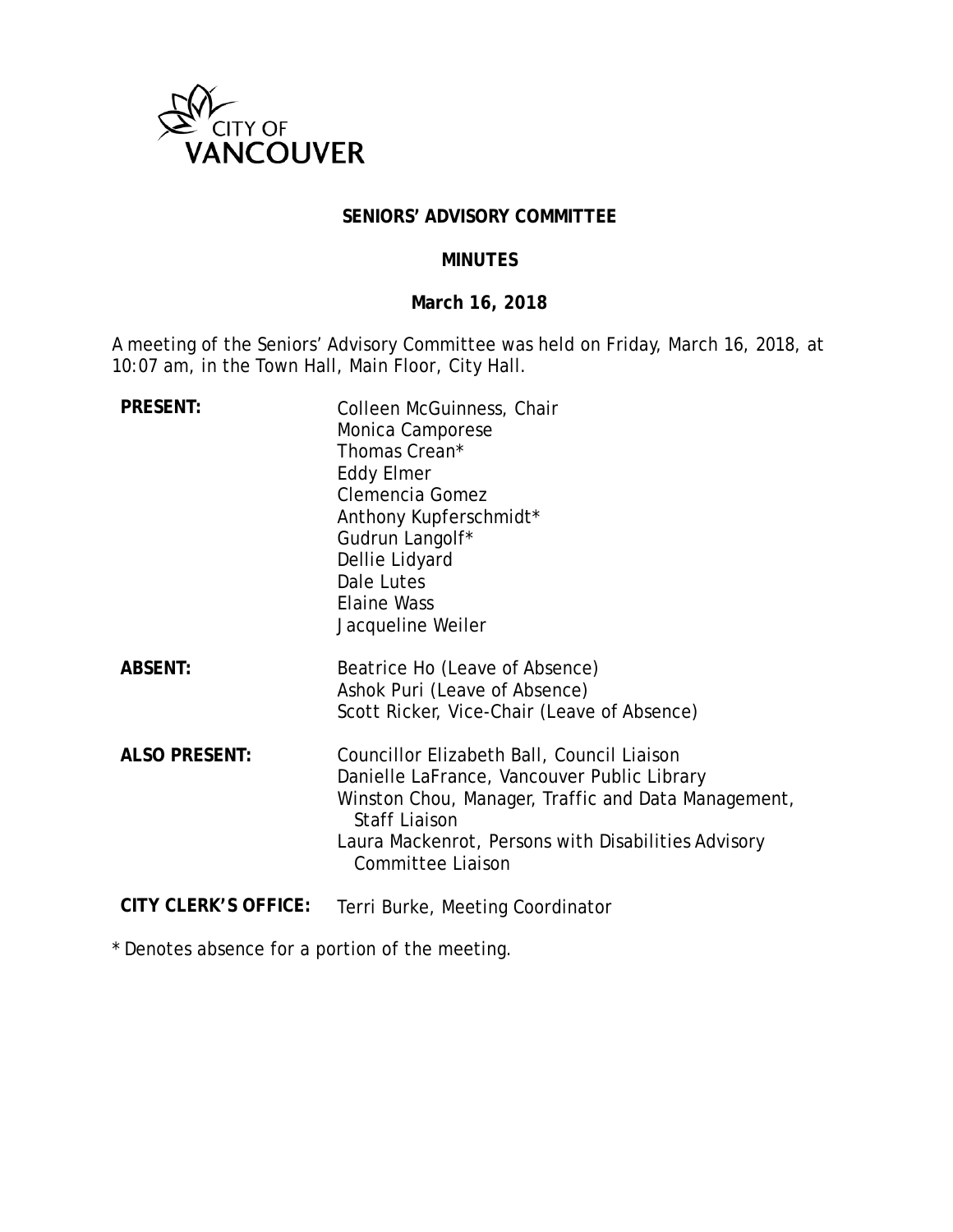#### **Leave of Absence Requests**

MOVED by Gudrun Langolf SECONDED by Elaine Wass

> THAT Beatrice Ho, Ashok Puri and Scott Ricker be granted Leaves of Absence for this meeting.

CARRIED UNANIMOUSLY **(**Anthony Kupferschmidt absent for the vote)

#### **Approval of Minutes**

MOVED by Dellie Lidyard SECONDED by Clemencia Gomez

> THAT the minutes of the Seniors' Advisory Committee meeting held January 19, 2018, be approved.

CARRIED UNANIMOUSLY **(**Anthony Kupferschmidt absent for the vote)

#### **1. Election - 2018**

Rosemary Hagiwara, Chief Election Officer, provided a presentation on the 2018 municipal election, including proposed changes to the Election by-law with regards to the inclusion of group homes and marginalized populations, placement of Accessible Ballot Marking machines, and the voter guide. It was noted that efforts will also be made to service smaller group home populations. Ms. Hagiwara asked the Committee to submit recommendations for voting locations and provide input on the voter guide template and posters. Ms. Hagiwara responded to questions.

It was agreed that the draft report entitled "Proposed Amendments to Election By-law No. 9070", would be circulated to the Committee and any feedback would be sent to Ms. Hagiwara by March 31, 2018.

## **2. Snow Removal on Sidewalks Adjacent to City and Parks and Recreation Property**

The Committee discussed sidewalks that were not salted in the winter. Winston Chou, Manager, Traffic and Data Management, staff liaison, agreed to discuss the matter with senior staff and report back.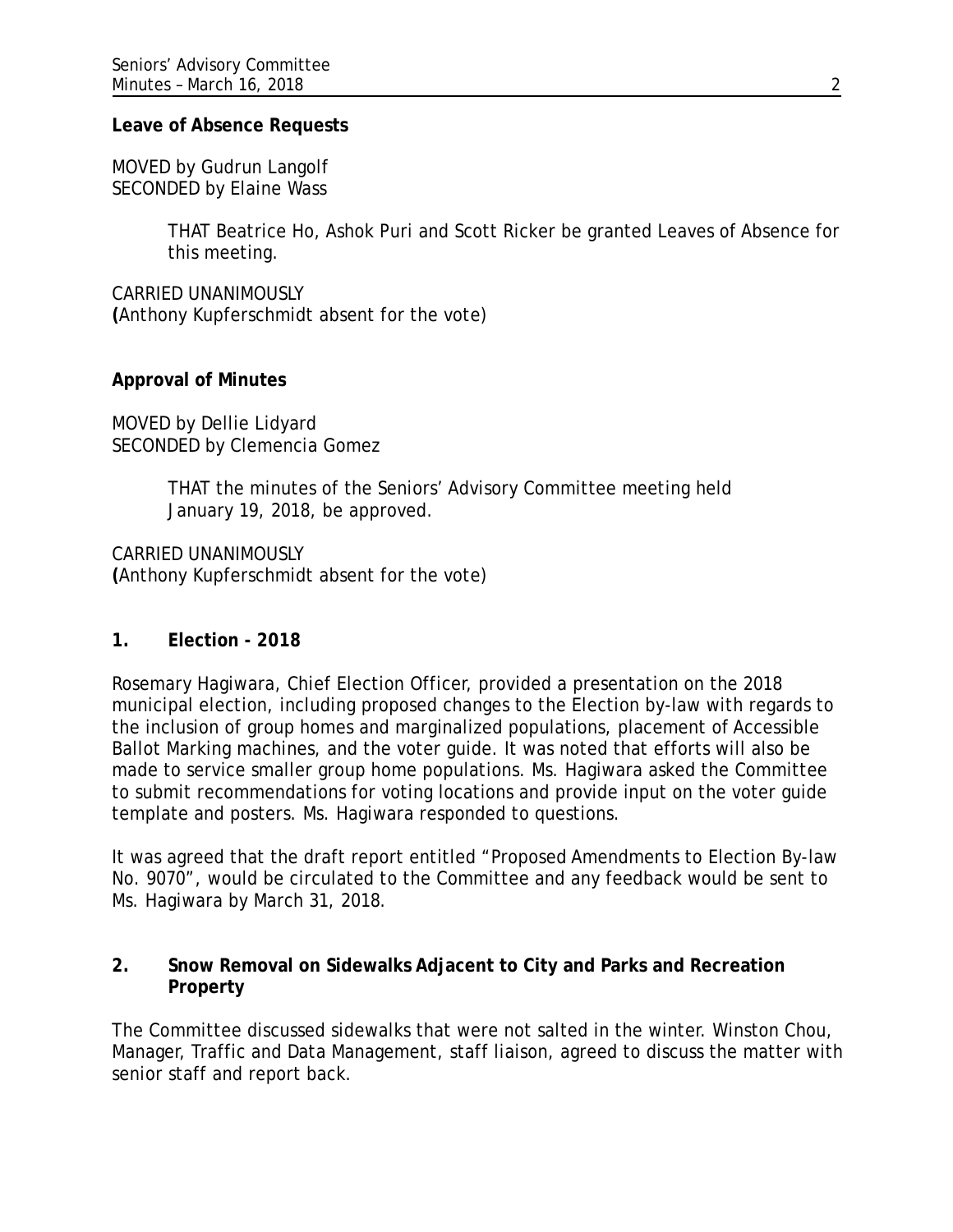# **3. Liaison Reports**

Councillor Ball discussed the report entitled "Contract Award for ITT PS20172495 - Contractor for Langara Golf Course Drainage Master Plan Implementation", which was debated at the March 14, 2018, Standing Committee on City Finance and Services meeting, noting what occurred at the meeting and next steps. She also discussed the motion entitled "Accelerating the City of Vancouver Pedestrian Curb Ramp Program", which was debated at the February 21, 2018, Standing Committee on Policy and Strategic Priorities, and noted it will be incorporated into the next Capital Plan. Councillor Ball responded to questions.

# **4. Subcommittee Reports**

**a. Housing – Scott Ricker**

None.

# **b. Transportation – Dellie Lidyard**

Dellie Lidyard provided an update and noted concerns regarding the following:

- Construction on West 10th Avenue;
- Drop-off zones and space for wheelchairs, bikes etc., with the Millennium Line Broadway Extension open house;
- Double decker buses that are to be used in Vancouver soon.

Winston Chou agreed to follow-up on the construction at West 10th Avenue.

Gudrun Langolf agreed to write a letter on mobility pricing and bring it forward to the Committee.

## **c. Engagement – Jacqueline Weiler**

Jacqueline Weiler provided an update on the Arbutus development and also circulated the Senior Line magazine to Committee members (*on file*). Clemencia Gomez spoke about the need for community buses.

# **d. Social Isolation and Loneliness Among Seniors (SILAS) - Eddy Elmer**

Eddy Elmer noted the SILAS report should be released soon and an executive summary for the SILAS report needs to be written prior to release.